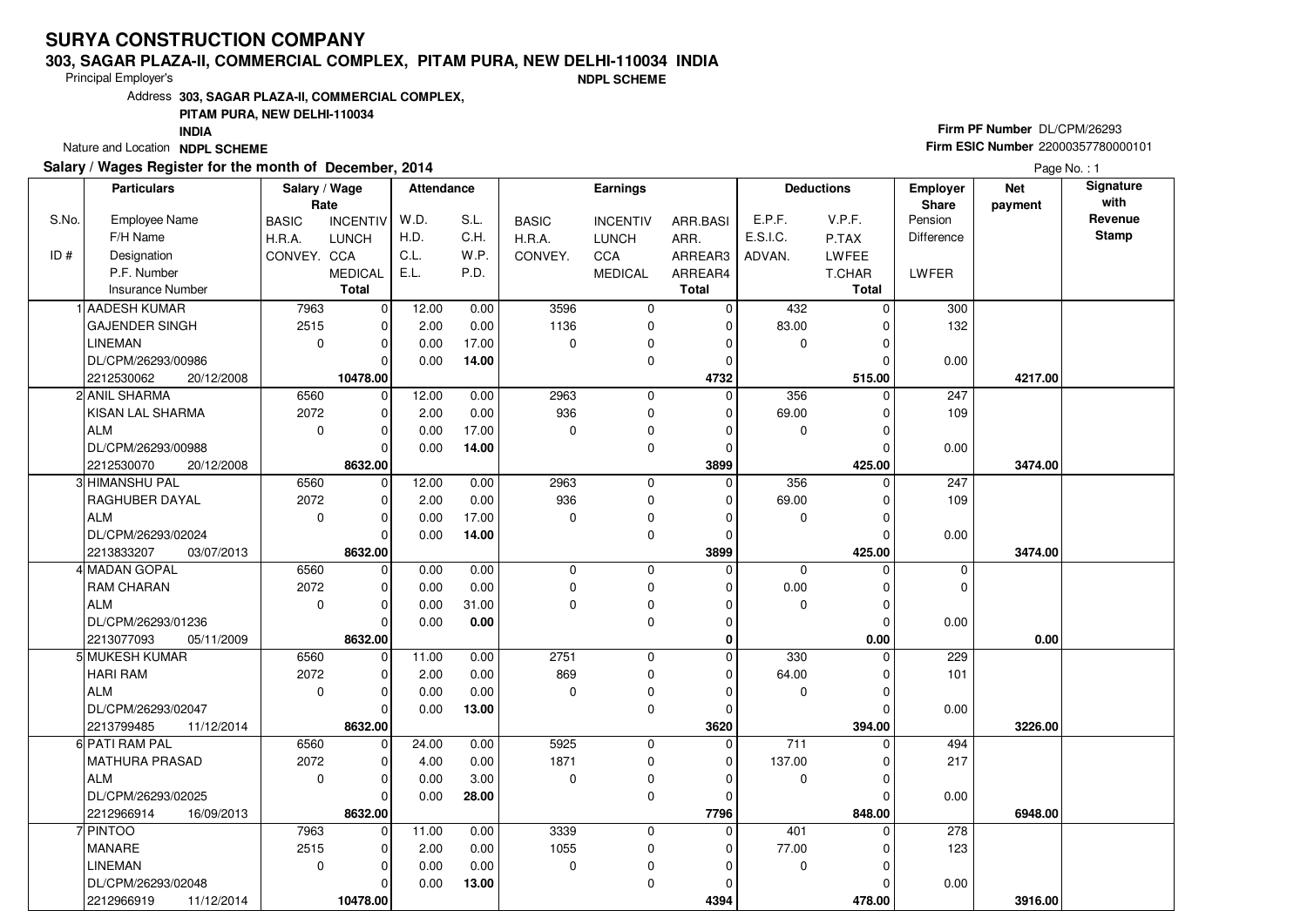# **SURYA CONSTRUCTION COMPANY**

#### **303, SAGAR PLAZA-II, COMMERCIAL COMPLEX, PITAM PURA, NEW DELHI-110034 INDIA**

Principal Employer's

**NDPL SCHEME**

Address**303, SAGAR PLAZA-II, COMMERCIAL COMPLEX,**

## **PITAM PURA, NEW DELHI-110034**

**INDIA**

Nature and Location **NDPL SCHEME** 

### **Salary / Wages Register for the month of December, 2014**

## **Firm PF Number** DL/CPM/26293 **Firm ESIC Number** 22000357780000101

Page No.: 2

|       | <b>Particulars</b>       | Salary / Wage<br>Rate |                 | <b>Attendance</b> |       |              | <b>Earnings</b> |              |          | <b>Deductions</b> | Employer<br>Share | <b>Net</b><br>payment | Signature<br>with |
|-------|--------------------------|-----------------------|-----------------|-------------------|-------|--------------|-----------------|--------------|----------|-------------------|-------------------|-----------------------|-------------------|
| S.No. | <b>Employee Name</b>     | <b>BASIC</b>          | <b>INCENTIV</b> | W.D.              | S.L.  | <b>BASIC</b> | <b>INCENTIV</b> | ARR.BASI     | E.P.F.   | V.P.F.            | Pension           |                       | Revenue           |
|       | F/H Name                 | H.R.A.                | <b>LUNCH</b>    | H.D.              | C.H.  | H.R.A.       | <b>LUNCH</b>    | ARR.         | E.S.I.C. | P.TAX             | <b>Difference</b> |                       | <b>Stamp</b>      |
| ID#   | Designation              | CONVEY. CCA           |                 | C.L.              | W.P.  | CONVEY.      | CCA             | ARREAR3      | ADVAN.   | <b>LWFEE</b>      |                   |                       |                   |
|       | P.F. Number              |                       | <b>MEDICAL</b>  | E.L.              | P.D.  |              | <b>MEDICAL</b>  | ARREAR4      |          | T.CHAR            | LWFER             |                       |                   |
|       | <b>Insurance Number</b>  |                       | <b>Total</b>    |                   |       |              |                 | <b>Total</b> |          | <b>Total</b>      |                   |                       |                   |
|       | 8 RAM SEWAK              | 7963                  | $\mathbf 0$     | 13.00             | 0.00  | 3853         | 0               | $\mathbf 0$  | 462      | $\Omega$          | 321               |                       |                   |
|       | <b>BHAROSE</b>           | 2515                  | $\mathbf 0$     | 2.00              | 0.00  | 1217         | $\mathbf 0$     | $\mathbf 0$  | 89.00    | $\Omega$          | 141               |                       |                   |
|       | <b>LINEMAN</b>           | $\mathbf 0$           | $\mathbf 0$     | 0.00              | 16.00 | $\Omega$     | 0               | $\Omega$     | 0        | $\Omega$          |                   |                       |                   |
|       | DL/CPM/26293/02035       |                       | $\Omega$        | 0.00              | 15.00 |              | 0               | 0            |          | O                 | 0.00              |                       |                   |
|       | 2213912869<br>04/04/2014 |                       | 10478.00        |                   |       |              |                 | 5070         |          | 551.00            |                   | 4519.00               |                   |
|       | 9 SUNIL KUMAR            | 8675                  | $\mathbf 0$     | 13.00             | 0.00  | 4198         | $\mathbf 0$     | $\Omega$     | 504      | $\Omega$          | 350               |                       |                   |
|       | LT KANHIYA LAL           | 2739                  | $\mathbf 0$     | 2.00              | 0.00  | 1325         | 0               | 0            | 97.00    | $\Omega$          | 154               |                       |                   |
|       | <b>SUPERVISOR</b>        | $\mathbf 0$           | $\mathbf 0$     | 0.00              | 16.00 | $\Omega$     | 0               | $\Omega$     | 0        | $\Omega$          |                   |                       |                   |
|       | DL/CPM/26293/02026       |                       | $\Omega$        | 0.00              | 15.00 |              | $\mathbf 0$     | $\mathbf 0$  |          | $\Omega$          | 0.00              |                       |                   |
|       | 2213799483<br>01/03/2013 |                       | 11414.00        |                   |       |              |                 | 5523         |          | 601.00            |                   | 4922.00               |                   |
|       | 10 SURENDER KUMAR        | 7963                  | $\mathbf 0$     | 12.00             | 0.00  | 3596         | 0               | $\mathbf 0$  | 432      | $\Omega$          | 300               |                       |                   |
|       | <b>PYARE LAL</b>         | 2515                  | $\mathbf 0$     | 2.00              | 0.00  | 1136         | $\mathbf 0$     | $\mathbf 0$  | 83.00    | 0                 | 132               |                       |                   |
|       | LINEMAN                  | $\mathbf 0$           | $\Omega$        | 0.00              | 17.00 | $\Omega$     | 0               | $\Omega$     | 0        | $\Omega$          |                   |                       |                   |
|       | DL/CPM/26293/01328       |                       | $\Omega$        | 0.00              | 14.00 |              | 0               | $\mathbf 0$  |          | $\Omega$          | 0.00              |                       |                   |
|       | 2213477211<br>26/06/2010 |                       | 10478.00        |                   |       |              |                 | 4732         |          | 515.00            |                   | 4217.00               |                   |
|       | 11 UMESH KUMAR           | 6560                  | $\overline{0}$  | 13.00             | 0.00  | 3174         | $\mathbf 0$     | $\Omega$     | 381      | $\Omega$          | 264               |                       |                   |
|       | BHAGIRATH                | 2072                  | $\mathbf 0$     | 2.00              | 0.00  | 1003         | $\mathbf 0$     | 0            | 74.00    |                   | 117               |                       |                   |
|       | ALM                      | $\mathbf 0$           | $\mathbf 0$     | 0.00              | 16.00 | $\Omega$     | 0               | $\Omega$     | 0        | $\Omega$          |                   |                       |                   |
|       | DL/CPM/26293/02027       |                       | $\Omega$        | 0.00              | 15.00 |              | $\mathbf 0$     | $\Omega$     |          | $\Omega$          | 0.00              |                       |                   |
|       | 2213799488<br>01/03/2013 |                       | 8632.00         |                   |       |              |                 | 4177         |          | 455.00            |                   | 3722.00               |                   |
|       | 12 VIJAY CHAND           | 6560                  | $\mathbf 0$     | 12.00             | 0.00  | 2963         | 0               | 0            | 356      | $\Omega$          | 247               |                       |                   |
|       | <b>RAM SEWAK</b>         | 2072                  | $\mathbf 0$     | 2.00              | 0.00  | 936          | $\mathbf 0$     | $\Omega$     | 69.00    | O                 | 109               |                       |                   |
|       | ALM                      | $\mathbf 0$           | $\mathbf 0$     | 0.00              | 17.00 | $\Omega$     | 0               | 0            | 0        | O                 |                   |                       |                   |
|       | DL/CPM/26293/02028       |                       | $\Omega$        | 0.00              | 14.00 |              | $\mathbf 0$     | $\mathbf 0$  |          |                   | 0.00              |                       |                   |
|       | 2213877757<br>21/11/2013 |                       | 8632.00         |                   |       |              |                 | 3899         |          | 425.00            |                   | 3474.00               |                   |
|       | <b>13 VIJAY SHARMA</b>   | 8675                  | 0               | 12.00             | 0.00  | 3918         | $\mathbf 0$     | $\Omega$     | 470      | 0                 | 326               |                       |                   |
|       | KISAN LAL SHARMA         | 2739                  | $\mathbf 0$     | 2.00              | 0.00  | 1237         | 0               | 0            | 91.00    |                   | 144               |                       |                   |
|       | <b>SUPERVISOR</b>        | $\Omega$              | $\Omega$        | 0.00              | 17.00 | $\Omega$     | $\mathbf 0$     | $\Omega$     | 0        | $\Omega$          |                   |                       |                   |
|       | DL/CPM/26293/01015       |                       | $\Omega$        | 0.00              | 14.00 |              | $\Omega$        | $\Omega$     |          |                   | 0.00              |                       |                   |
|       | 2212530157<br>20/12/2008 |                       | 11414.00        |                   |       |              |                 | 5155         |          | 561.00            |                   | 4594.00               |                   |
|       | 14 VIKAS                 | 6560                  | $\mathbf 0$     | 12.00             | 0.00  | 2963         | $\mathbf 0$     | $\mathbf 0$  | 356      | $\Omega$          | 247               |                       |                   |
|       | <b>RAM CHANDER</b>       | 2072                  | $\mathbf 0$     | 2.00              | 0.00  | 936          | 0               | $\Omega$     | 69.00    |                   | 109               |                       |                   |
|       | ALM                      | $\Omega$              | $\Omega$        | 0.00              | 17.00 | $\mathbf 0$  | 0               | $\Omega$     | 0        | $\Omega$          |                   |                       |                   |
|       | DL/CPM/26293/01016       |                       | $\Omega$        | 0.00              | 14.00 |              | $\mathbf 0$     | $\Omega$     |          |                   | 0.00              |                       |                   |
|       | 2212530161<br>20/12/2008 |                       | 8632.00         |                   |       |              |                 | 3899         |          | 425.00            |                   | 3474.00               |                   |